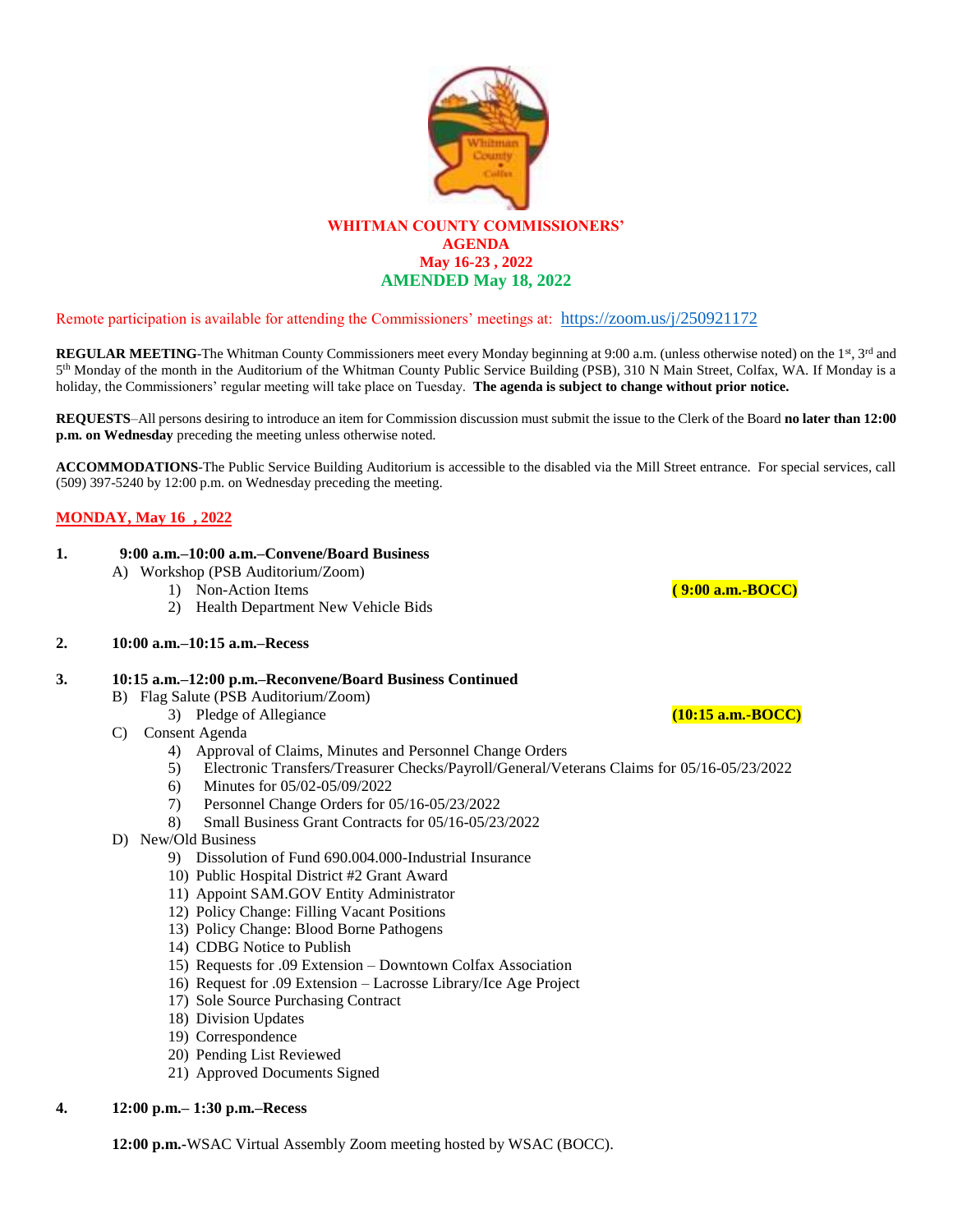## **MONDAY, May 16 , 2022 CON'T.**

- **5. 1:30 p.m.- 2:00 p.m.–Reconvene/Board Business Continued.**
	- E) New/Old Business (PSB Auditorium/Zoom) 22) GCBH Updates **( 1:30 p.m.-Berney)**
		-
- **6. 2:00 p.m.- 3:00 p.m.–Reconvene/Board Business Continued.**
	- F) Workshop (Conf. Room B) 23) ARPA Budget/McKinstry Project Overages **( 2:00 p.m.-Jensema)**

## **7. 3:00 p.m.– 4:00 p.m.-Recess**

 **3:00 p.m.- 4:00 p.m. – Convene/Board of Health (Auditorium/Zoom)**

- 1. Approval of 03/21/2022 Minutes
- 2. Health Officer Update
- 3. Environmental Health Update
- 4. HIPAA Update
- 5. Administrative Update
- 6. Adjournment/Next Board of Health Meeting: July 18, 2022

## **9. 4- :00 P.M.–COMMISSIONERS' MEETING RECESSED TO MONDAY, MAY 23, 2022.**

## **Tuesday, May 17 , 2022**

 **9:30 a.m**.-COVID Coordination Update meeting (Handy). **1:00 p.m.-**NHFP Project Selection Committee meeting (Swannack).

## **Wednesday, May 18 , 2022**

 **9:30 a.m.**-Whitcom Board (Handy). **11:00 a.m.**-WCIF Strategy Discussion (Largent)

#### **Thursday, May 19, 2022**

 **1:00 p.m.-**Courthouse Progress Meeting (Handy) **1:00 p.m.**-NACo West Region meeting (Handy). **2:00 p.m.**-PBAC meeting (Handy).

## **Friday, May 20, 2022**

 **7:00 a.m.**-Whitcom Finance meeting. (Handy) **11:00 a.m.**-Port of Wilma Ribbon Cutting (Swannack).

#### **Sat./Sun., May 21/22, 2022**

**Saturday, May 21** – Garfield May Day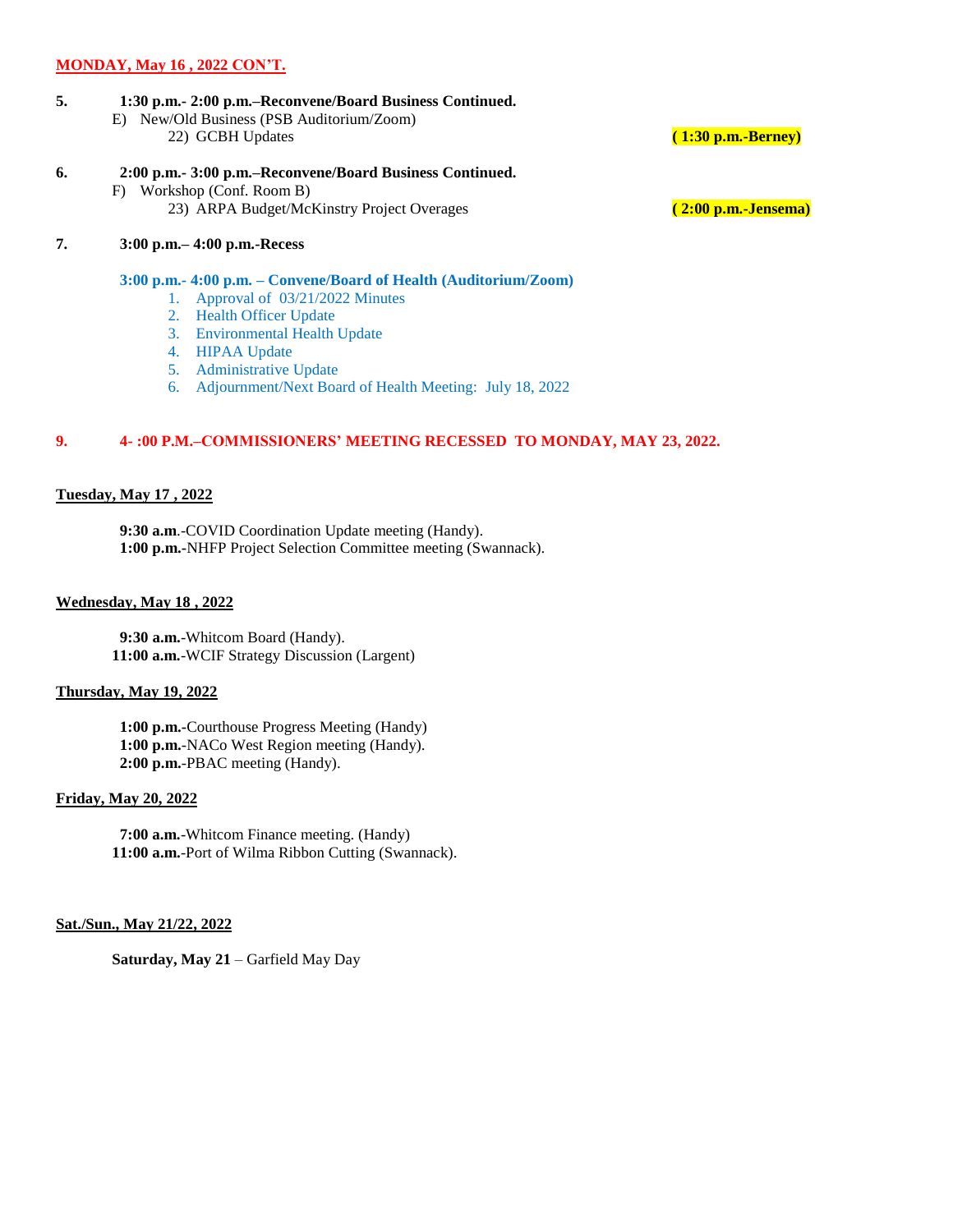## **10. 9:00 a.m.–12:00 p.m.–Reconvene/Board Business Continued**

- G) New/Old Business (PSB Auditorium/Zoom)
	- 24) Approved Consent Agenda Items Signed **( 9:00 a.m.-BOCC)**
	- 25) Electronic Transfers/Treasurer Checks/Payroll/General/Veterans Claims
	- 26) Personnel Change Orders
- H) Workshop (Zoom)
	- 27) Non-Action Items **( 9:05 a.m.-BOCC)**
	- **28) 2023 Budget Goals (Jensema)**

## **11. 12:00 P.M.–COMMISSIONERS' MEETING ADJOURNED TO MONDAY , June 6, 2022.**

**12:00 p.m.-**WSAC Virtual Assembly Zoom meeting hosted by WSAC (BOCC).

## **Tuesday, May 24, 2022**

 **7:30 a.m.-**Town Gown Collaborative (Handy).  **8:00 a.m.**-WSAC Executive Committee meeting (Largent).  **9:00 a.m.**-WSCOA meeting (Swannack).  **9:30 a.m**.-COVID Coordination Update meeting (Handy). **12:00 p.m.**-Colfax Child Care Development Team meeting (Largent). **1:00 p.m.-**NHFP Project Selection Committee meeting (Swannack). **1:00 p.m.**-UpGuard Summit North America (Handy). **6:00 p.m.-**Snake River Salmon Recovery Board (Largent).

## **Wednesday, May 25, 2022**

## **Thursday, May 26, 2022**

**10:00 a.m.-**Martin Hall meeting (Swannack) **10:00 a.m.**-Columbia River Counties Caucus ((T) Handy, (T) Largent) **12:30 p.m.-**Workforce Development Council (Swannack).

#### **Friday, May 27, 2022**

**11:00 a.m.-**EWCOG meeting (Swannack).

#### **Sat./Sun., May 28/29, 2022**

**MONDAY, May 30, 2022 ALL COUNTY OFFICES CLOSED IN OBSERVANCE OF MEMORIAL DAY HOLIDAY**

## **Tuesday, May 31, 2022**

 **9:30 a.m**.-COVID Coordination Update meeting (Handy).

## **Wednesday, June 1, 2022**

## **12:00 P.M.-AGENDA DEADLINE FOR THE June 6, 2022 MEETING.**

## **Thursday, June 2, 2022**